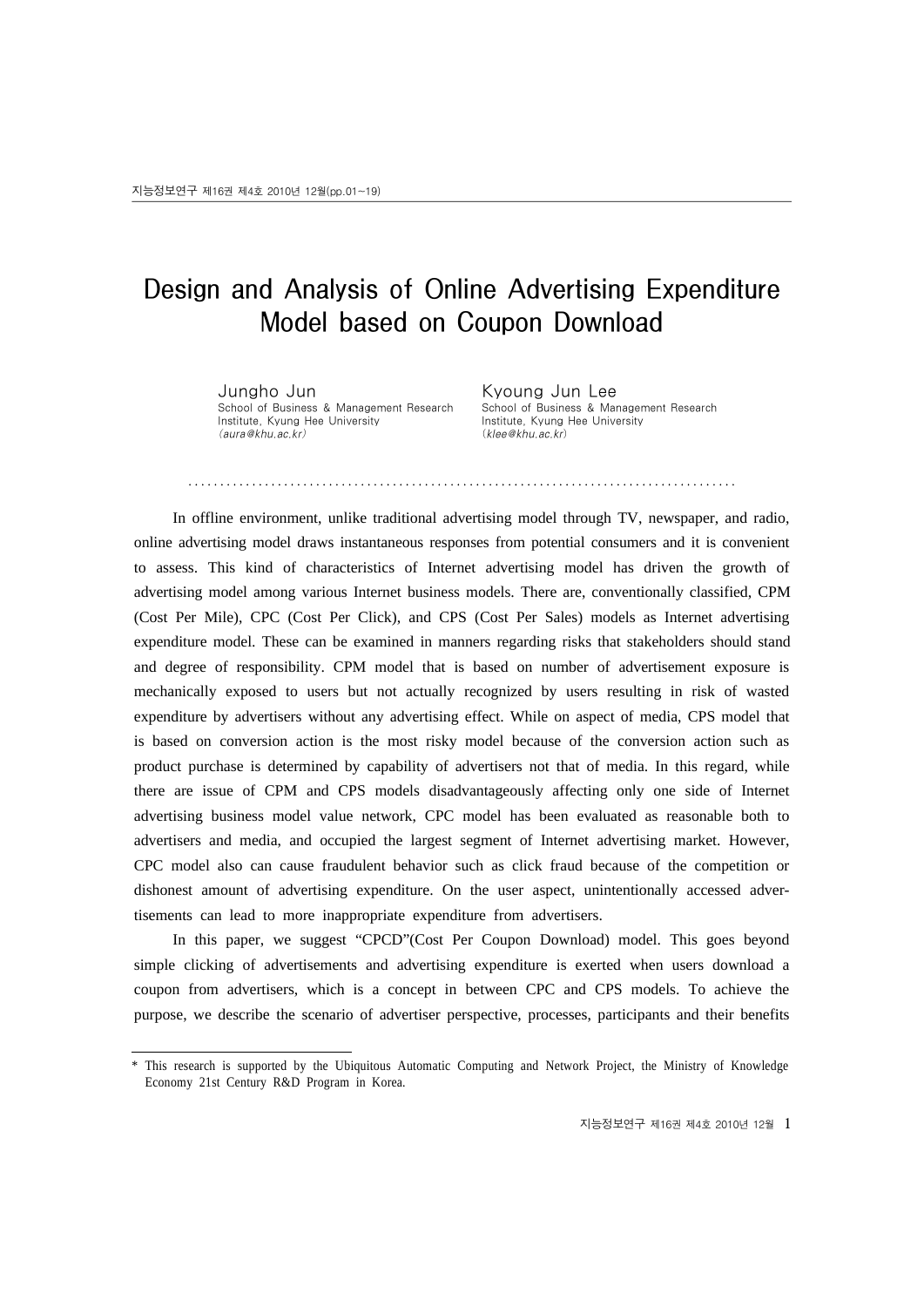of CPCD model. Especially, we suggest the new value in online coupon; "possibility of storage" and "complement for delivery to the target group". We also analyze the working condition for advertiser by a comparison of CPC and CPCD models through advertising expenditure simulation. The result of simulation implies that the CPCD model suits more properly to advertisers with medium-low price products rather than that of high priced goods. This denotes that since most of advertisers in CPC model are dealing with medium-low priced products, the result is very interesting. At last, we contemplate applicability of CPCD model in ubiquitous environment.

․․․․․․․․․․․․․․․․․․․․․․․․․․․․․․․․․․․․․․․․․․․․․․․․․․․․․․․․․․․․․․․․․․․․․․․․․․․․․․․․․․․․․․

Received : October 27, 2010 Corresponding author : Kyoung Jun Lee

#### **1. Introduction**

The Internet has provided opportunities for online advertising market that were able to grow drastically with less cost and wide span of advertising to advertiser (Hoffman and Novak, 2000a; Silk et al., 2001; Dreze and Hussherr, 2003; Ramaraj and Suzanna A, 2003; Ribero-Neto et al., 2005). Especially, in offline environment, unlike traditional advertising model through TV, newspaper, and radio, online advertising model draws instantaneous responses from potential consumers and it is convenient to assess. That is, advertisers of the online advertising can track the number of user consumption of their advertisements and confirm inflow of the web site visitors and their activities (Kumar et al., 1998; Cheng and Dogan, 2008). This kind of characteristics of Internet advertising model has driven the growth of advertising model among various Internet business models. Easily seen from Google's success story, the earning amounted to 6.82 billion USD in time period between March and June,

2010 which is an increase compared to 5.52 billion USD in the same period in 2009 (Google, 2010). The main profit models of Google are "AdWords", keyword search advertising model, and "AdSense", content match advertising model. These are based on CPC model that earnings are gathered by clicks of users.

Internet advertising models are classified according to the criteria of advertising expenditure and they are CPM (Cost Per Mile), CPC (Cost Per Click), and CPS (Cost Per Sales) models. These can be examined in manners regarding risks that stakeholders should stand and degree of responsibility. First of all, CPM model that is based on number of advertisement exposure is mechanically exposed to users but not actually recognized by users resulting in risk of wasted expenditure by advertisers without any advertising effect. While on aspect of media1), CPS model that is based on conversion action is

<sup>1)</sup> In this paper, media includes advertising publishers, portal websites, search service providers, and websites registered in advertising network such as AdSense of Google.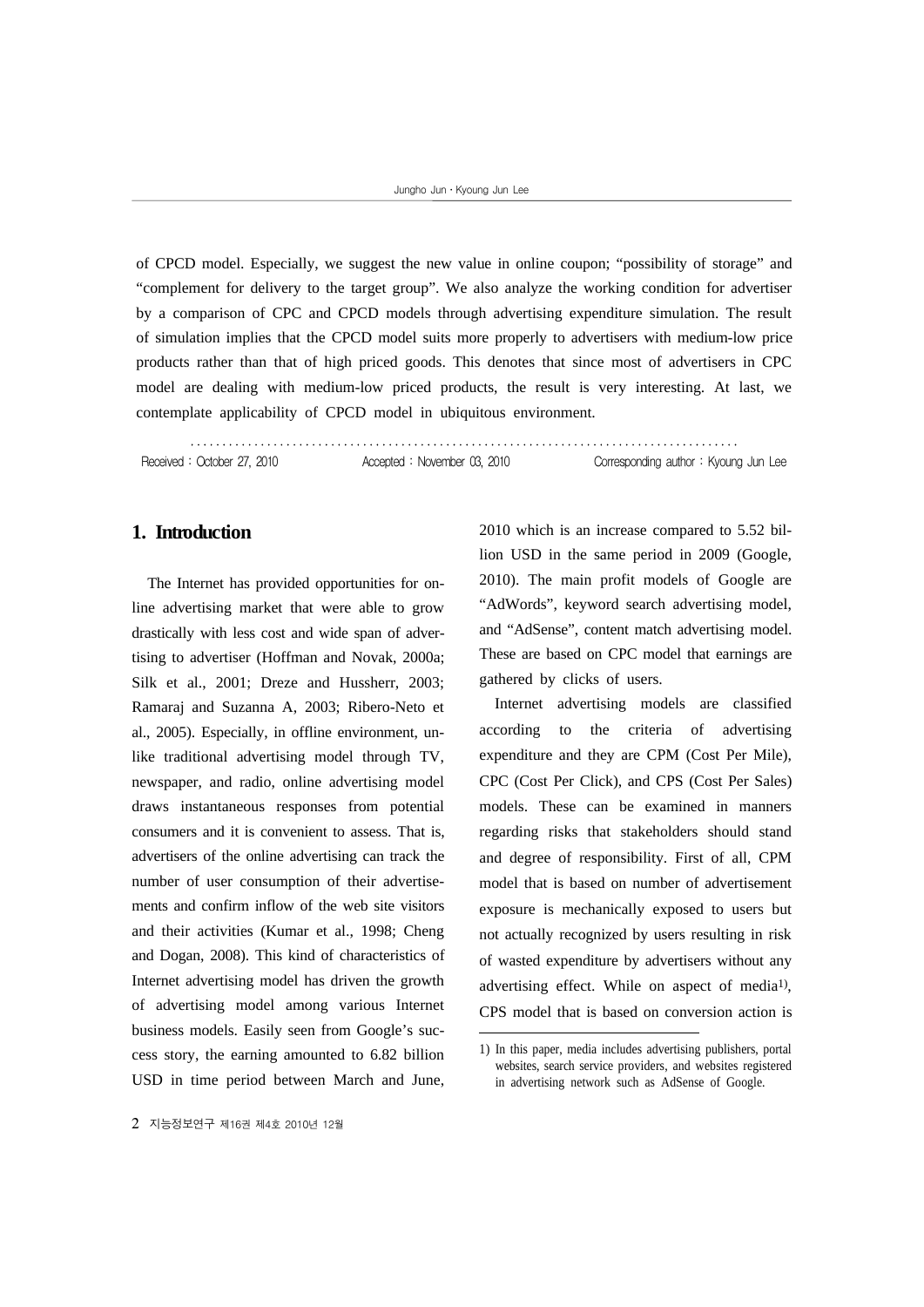the most risky model. Because conversion action depends on capability of advertiser, media should bear burdens of risk that it links many users to advertiser but earns not as much advertising profit. In this regard, while there are issues of CPM and CPS models disadvantageously affecting only one side of Internet advertising business model value network, CPC model enables sharing of risk between both advertiser and media through only levying expenditure for the clicking advertisement. Therefore, it can be regarded as comparatively reasonable in terms of risk and responsibility. However, there can be fraudulent behaviors toward competitors to dishonestly invoking excessive advertising expenditure by abusing the characteristic of levying expenditure per click in CPC model and clicking advertisement without any conversion intention by users.

In this paper, we propose the CPCD (Cost Per Coupon Download) model which is a new Internet advertising expenditure model based on CPC model. CPCD model extends beyond users simply clicking advertisement and advertising expenditure is imposed when the coupon is downloaded. This is a concept in between CPC and CPS models. We describe the scenario, process, participants and their benefits of CPCD model. We also analyze the working condition for advertiser by a comparison of CPC and CPCD models through expenditure simulation. At last, we contemplate applicability of CPCD model in ubiquitous environment.

## **2. Design of CPCD-based Advertising Model**

#### **2.1 Scenario**

Magretta (2002) compares constructing a business model to building a story. Just like there are characters, their personalities, and their roles in a story, there are counterparts in a business model as well. Proposing a possible scenario when designing new business model has great meaning. Scenario is the organization of entire story that users experience with respect to the business model and through the scenario, integrative and convenient understanding of specific business model is possible, and possible contradicting factors can be removed. And Magretta (2002) suggests the reason for unable to execute business model is due to failure of "narrative test" or "number test". Here, scenario is means of "narrative test". The scenario described here is for understanding the business model from advertiser's perspective.

*James, a owner of online men's apparel store, launched CPC model-based keyword search advertising through the Internet advertising network. On the first month of the launch, impact of the advertising was better than expected and he earned more profit even except all the advertising expenditure which was one dollar per click. But on the second month, a lot more advertising expenditure was charged with the same revenue earned. James asked the advertising network firm and found out that competitors of the online store*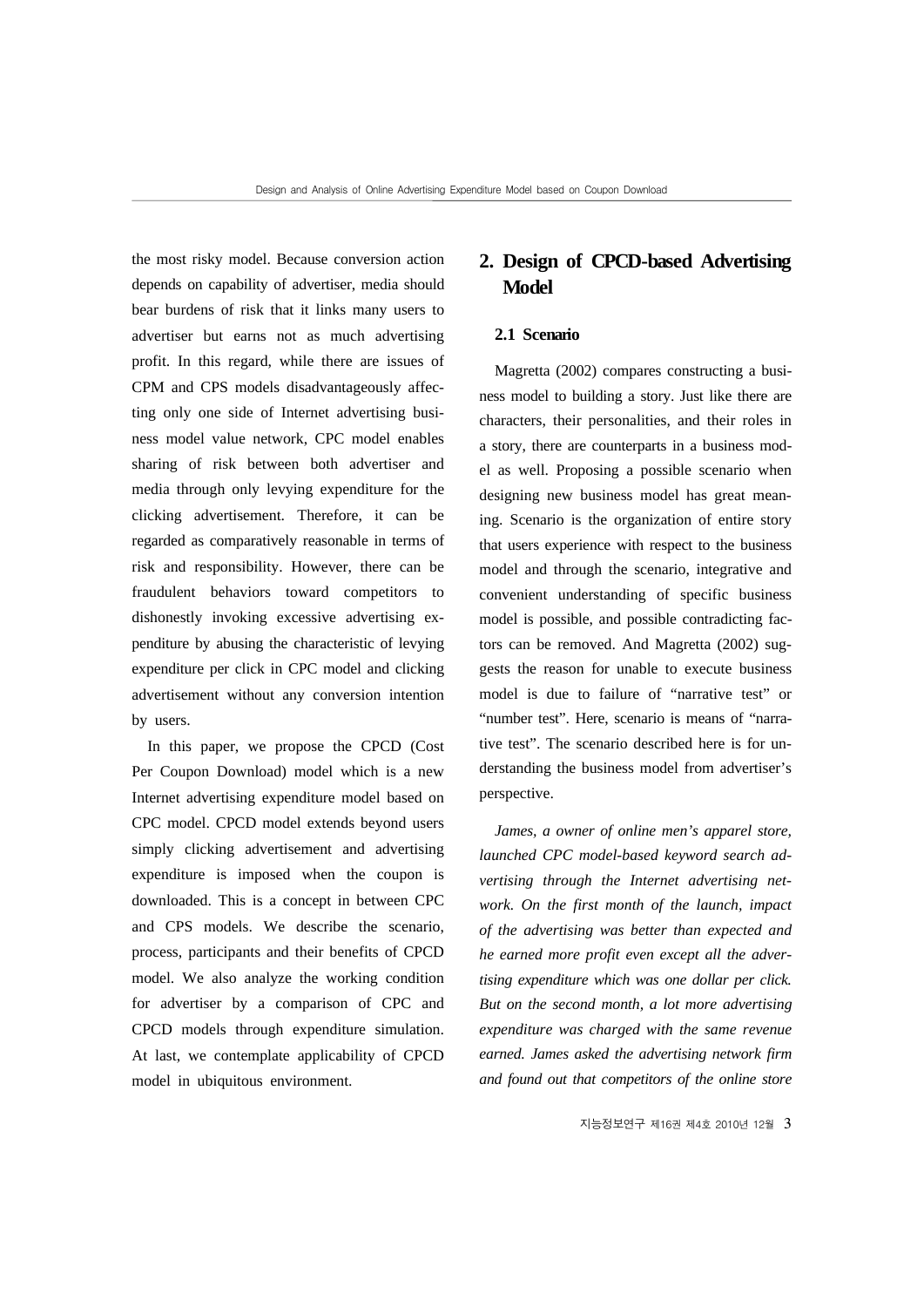*madly clicked the advertisement. Now he has put himself in dilemma. He knows a lot of new customers become in favor of the website with more of revenue but if this keeps going, he cannot afford the advertising expenditure.*

*While struggling, James learns of new advertising model called "CPCD". CPCD model is similar to existing keyword search advertising and content match advertising in exposure type but it is different in terms of expenditure. The advertising expenditure are not imposed depending on clicks of users but imposed when users click advertisement and download the coupon. James registers in CPCD advertising network and decides to offer* ≪*10% Discount Coupon*≫*. He then thinks of "What if competitors and other users with no intention may* 

*keep on downloading?". But CPCD advertising network firm limits downloading more than three times a day and only human being, not any mechanic access, can download the coupon. After a month of CPCD advertising launching, James is satisfied with the advertising expenditure and profit also with more of new customers due to the coupon.*

#### **2.2 Analysis of Process**

#### **2.2.1 Diagram**

Mahadevan (2000) defines a business model as a flow of participants' value, flow of benefit, and flow of products. <Figure 1> depicts the core process of CPCD-based advertising business model.



<Figure 1> CPCD-based Advertising Business Model Diagram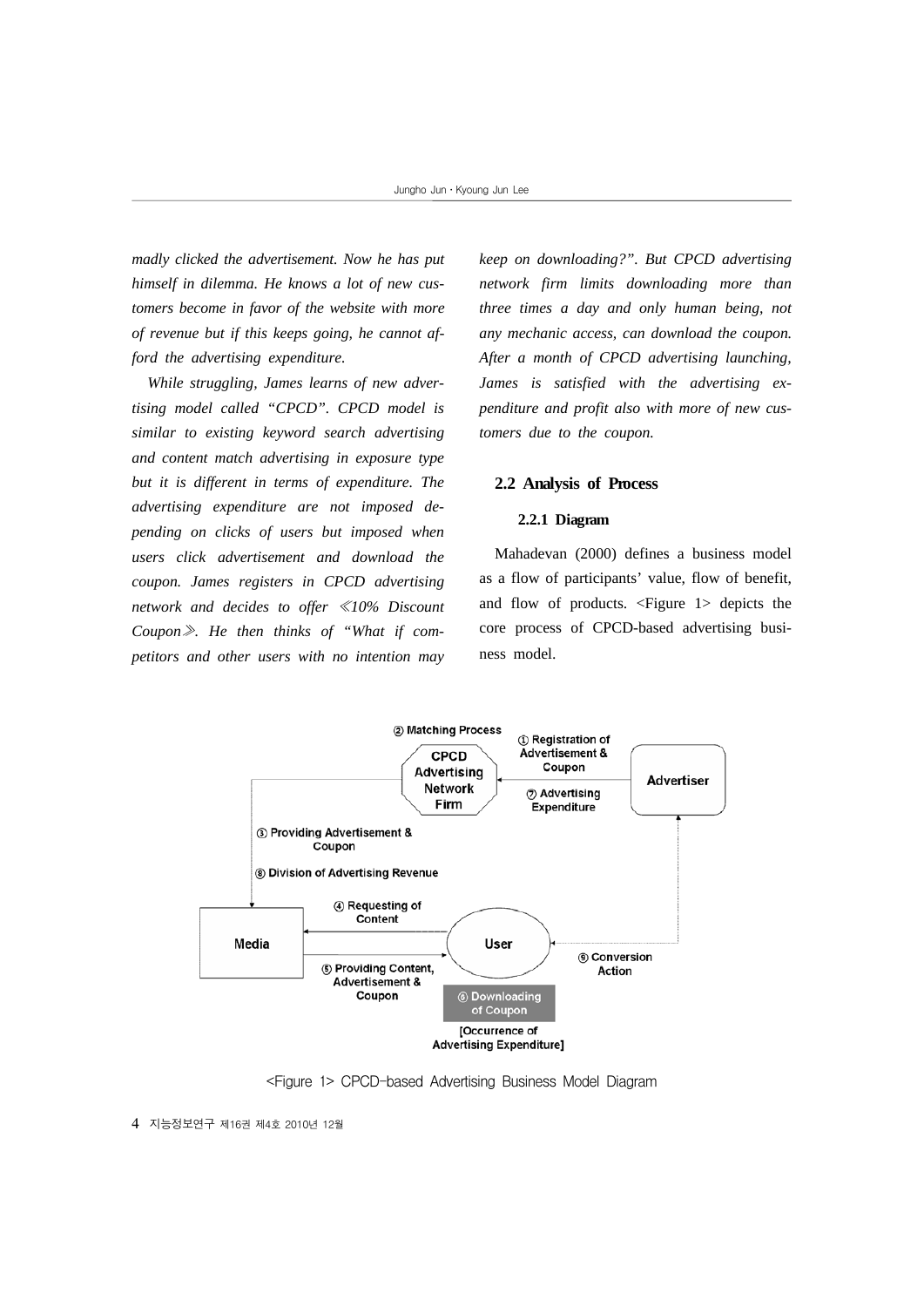CPCD-based advertising business model commences with registration of advertiser to CPCD advertising network firm along with advertisement and coupon. CPCD advertising network firm who received advertisement and coupon from advertisers forwards those to the most appropriate media among the advertising network through matching process. After that, the users consume content and advertisement on media, download the coupon and advertising expenditure is charged to advertiser when users download the coupon. The most distinctive difference of CPC and CPCD models is that imposition of advertising expenditure; CPC model instantly charges when users click the advertisement provided by the media, while in CPCD model, users are not directed to the advertisers' website when they click the advertisement, but rather to the webpage providing coupons, and charges once users download coupons from the webpage. Of course it does not mean it cannot be linked to advertisers' website when users do not download the coupon, only advertising expenditures are not charged. Consequently, when users without any conversion purpose click on advertisement, no advertising expenditure would take place. After users download the coupon, CPCD advertising network firm pays incentive which is a part of advertising profit to media. In  $\leq$  Figure 1>, " $\circ$ Conversion Action" is a transaction between users and advertisers and it is shown in dotted line since there is no effect on occurrence of advertising expenditure.

#### **2.2.2 Meaning of Coupon**

The essence of CPCD model is that "coupon" is provided to users as a means of advertising, and is one of the oldest, the most effective, and the most widely utilized item of various advertising tools(Belch and Belch, 2008). Coupon advertising has its traditional purpose of "price discount" (Levedahl, 1986; Block and Robinson 1994; Schultz et al., 1998) and it has expanded to its original meaning and including "product information" (e.g., product characteristic, quality) to the potential consumer which result in hybrid sales promotion (Moraga-Gonzalez and Petrakis, 1999). The conventional coupon advertising model in offline environment was in paper form and users had to withhold it until the transaction. However, the paper form of coupon is inconvenient to obtain, has a possibility of loss, and even expiration of the due date (Swaminathan and Bawa, 2005; Jayasingh andEze, 2009). On the contrary, the online coupon advertising model guarantees convenience of obtaining and exchanging it with product so this would alleviate complaints from users in offline coupon advertising model (Kumar et al., 1998). In particular, in B2B transaction, price discount in bulk order is likely to take place, while such means (i.e., coupon) of B2C transaction enables price cut and promotionof purchase ultimately (Chang and Lee, 2010). In addition, on the aspect of advertiser, the fact that online coupons have higher delivery rate and response rate to target customers than conventional paper form coupons can be another advantage (Suri et al., 2004). That is, the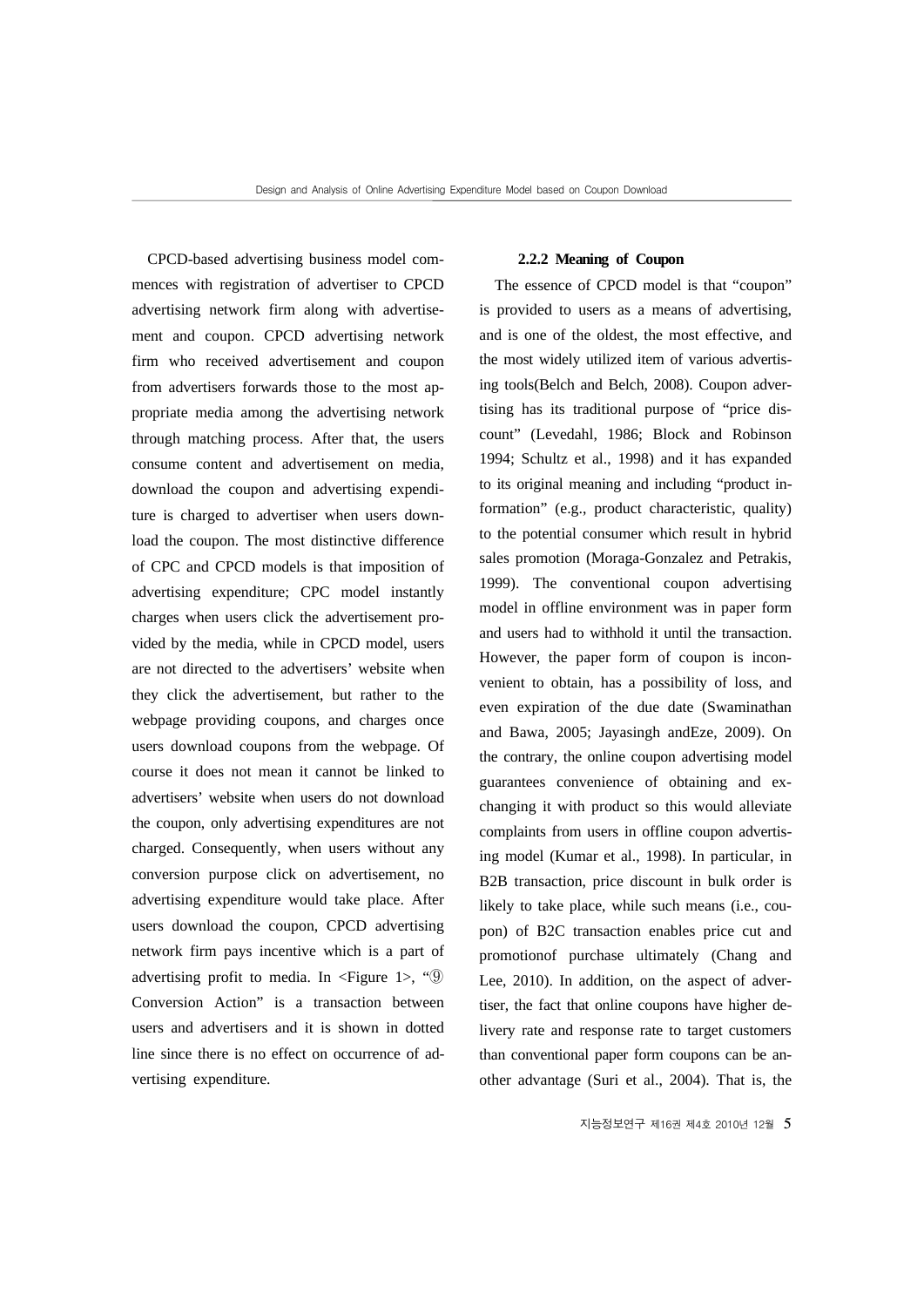online coupon advertising model enhances possibility of possession and contract usability and lowers transaction cost so that new value is engendered for users compared to offline coupon advertising model.

In this paper, we suggest the new value of "possibility of storage" in online coupon advertising model. Advertising in conventional media like TV, newspaper, and radio has to appeal biological senses and limitary memory of potential consumers which inevitably led to repetitive and stimulating messages. This would naturally confront "Advertising wear-out" (Simon, 1982; Naik et al., 1998) that no interest can be found toward the advertising messages. However, coupon in online environment can be stored by potential consumer, and therefore advertisers have to provide value that can be stored and sustained by potential consumers. Here, storable and sustainable value indicates not only price cut but information that can be reduced the transaction cost.

Furthermore, coupon can be a supplement to errors in relational analysis occurred in conventional Internet content match advertising. Internet content match advertising has possibility of error in relational analysis because context of content and advertisement are relationally analyzed and exposed. This causes users to click on the inappropriate advertisement with disfavored advertising expenditure. However, in CPCD model, advertisers would pay only if users download the coupons. Regarding that users who download the coupons are those interested in cer-

6 지능정보연구 제16권 제4호 2010년 12월

tain products, it is reasonable for advertisers.

#### **2.2.3 Privacy Protection of User**

Coupon is important in a way that not only with regard to price cut but also how it is delivered to the target group (Blattberg and Neslin, 1990). In previous researches, researchers utilized users' information for delivery to target consumers. Rossi et al.(1996) conducted the research that inquires relationship between users' information applicability and profit in issuing offline coupon. The research defined that when users' demographic information were applied, there was 10% increase in profit comparing with the situation that users' information are randomly collected. And 60% increase in profit when the recent purchase history were utilized, 90% increase in profit when the entire purchase history were utilized, and 160% increase in profit when both users' demographic information and the entire purchase history were utilized. In online environment, in addition, coupons is corporate mechanism that enables customized marketing (Cheng and Dogan, 2008), so researches on the coupon model utilizing users' information have constantly been conducted (Kumar et al., 1998; Moraga-Gonzalez and Petrakis, 1999; Montgomery, 2001). However, using users' information is inversely related to users' privacy. That is, the more users' information is used, the less protection of users'privacy may take place. Contrarily, we assert that possibility of privacy infringement will be lower since CPCD model exposes advertisements based on keyword from users'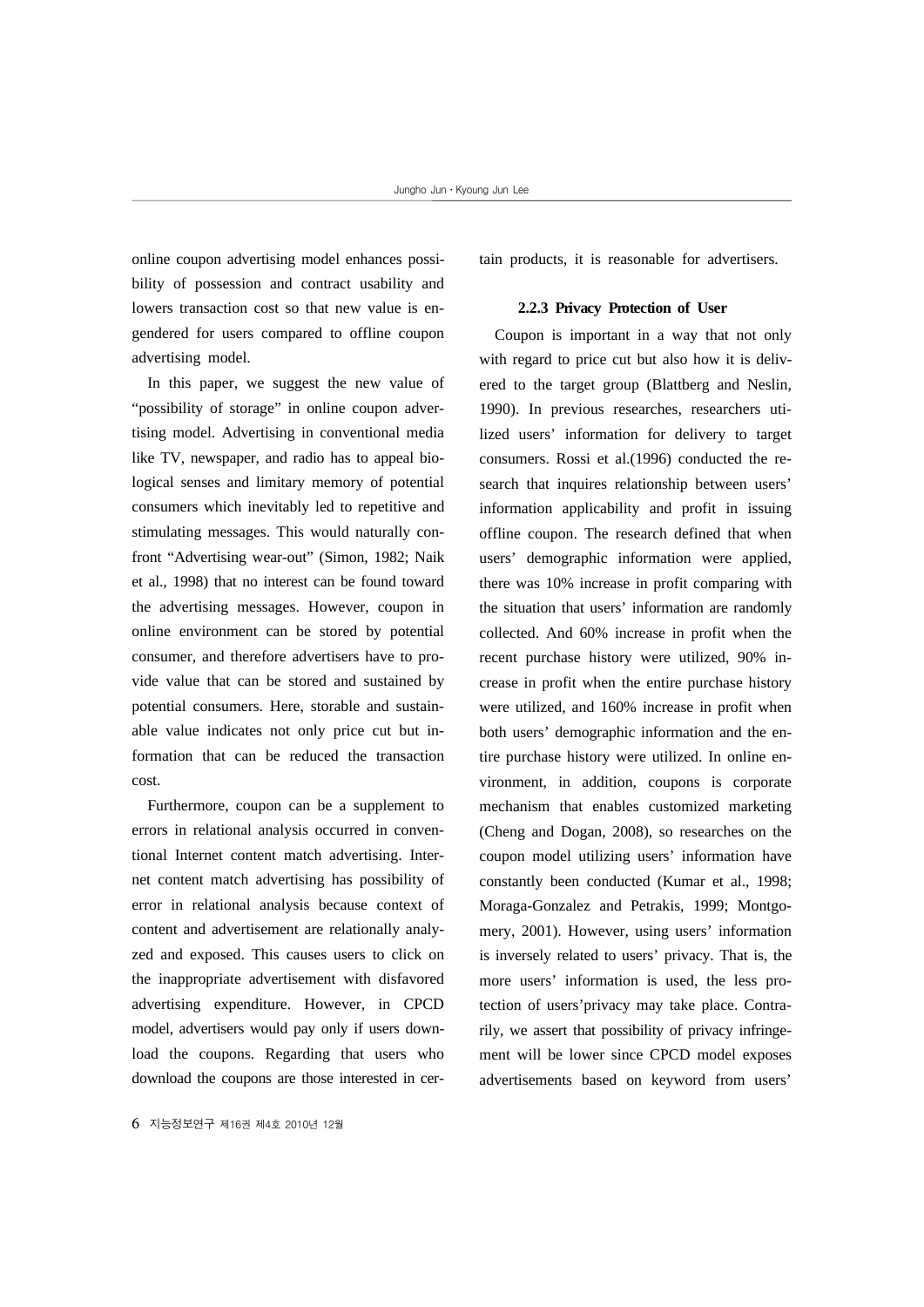search input and content consumed by users and provides coupon so there is no need to collect users' demographic information and purchase history information.

And offering coupon using users' information is only possible when users are logged in which is possible in a specific shopping mall but in case of situation in CPCD model, it is independent from logging-ins because it is based on content consumed by users, thus to wider span of usage will be possible. Furthermore, in case of coupon provision using users' information through mechanical level analysis is to predict what users need but in CPCD model, coupon is in the context of "search keyword" or "contents" which is regarded as what is already declared by users and this reduces the possibility of privacy infringement and increases the accuracy of coupon delivery to the target users.

#### **2.2.4 Prohibition of Fraudulent Behavior**

Similarly in CPC model where fraudulent clicks with dishonest purpose that can cause more of advertising expenditure, counter measures for abusing in CPCD model and false-downloading should be prepared. First method is to set advertisement downloading rate for certain number of coupon downloading in a day, if it is connection from fixed IP address, which is analogous to analysis of web server logs against frauds in CPC model (Bloch and Eroshenko, 2004). Second method is to track users' computer itself in case of users connectfrom dynamic IP address or when it is difficult to restrict based on IP address. That

is, when users download a coupon, "cannot be found" but "not harmful" encrypted information is sent to users' computer. Since then, when users download another coupon, the encrypted information can identify the reason for purpose of coupon downloading. Likewise in order to prevent frauds in the CPC model, when users transact, encoded information is sent to and saved in users' computer and after clicking arises to CPC advertising, "syndicator" confirms information saved on users' browser and analyzes the nature of clicking (Juels et al., 2007). Third method is to require input numbers or letters that only human can recognize so that mechanical connection and attempt to download is prohibited. This is very alike to what is required to type in certain numbers or letters at the last step in registering online to restrict automatic enrollment.

#### **2.3 Roles and Potential Benefits of Participants**

Timmers (1998) defines business model components as ① an architecture for the product, service and information flows, including a description of the various business actors and their roles, ② a description of the potential benefits for the various business actors, and ③ a description of the sources of revenues. While the scenario is an explanation from user perspective, analysis of the business model by the Timmers' definition is an explanation from a business perspective.

Participants of CPCD-based advertising business model can be divided into Internet user, media, CPCD advertising network firm, and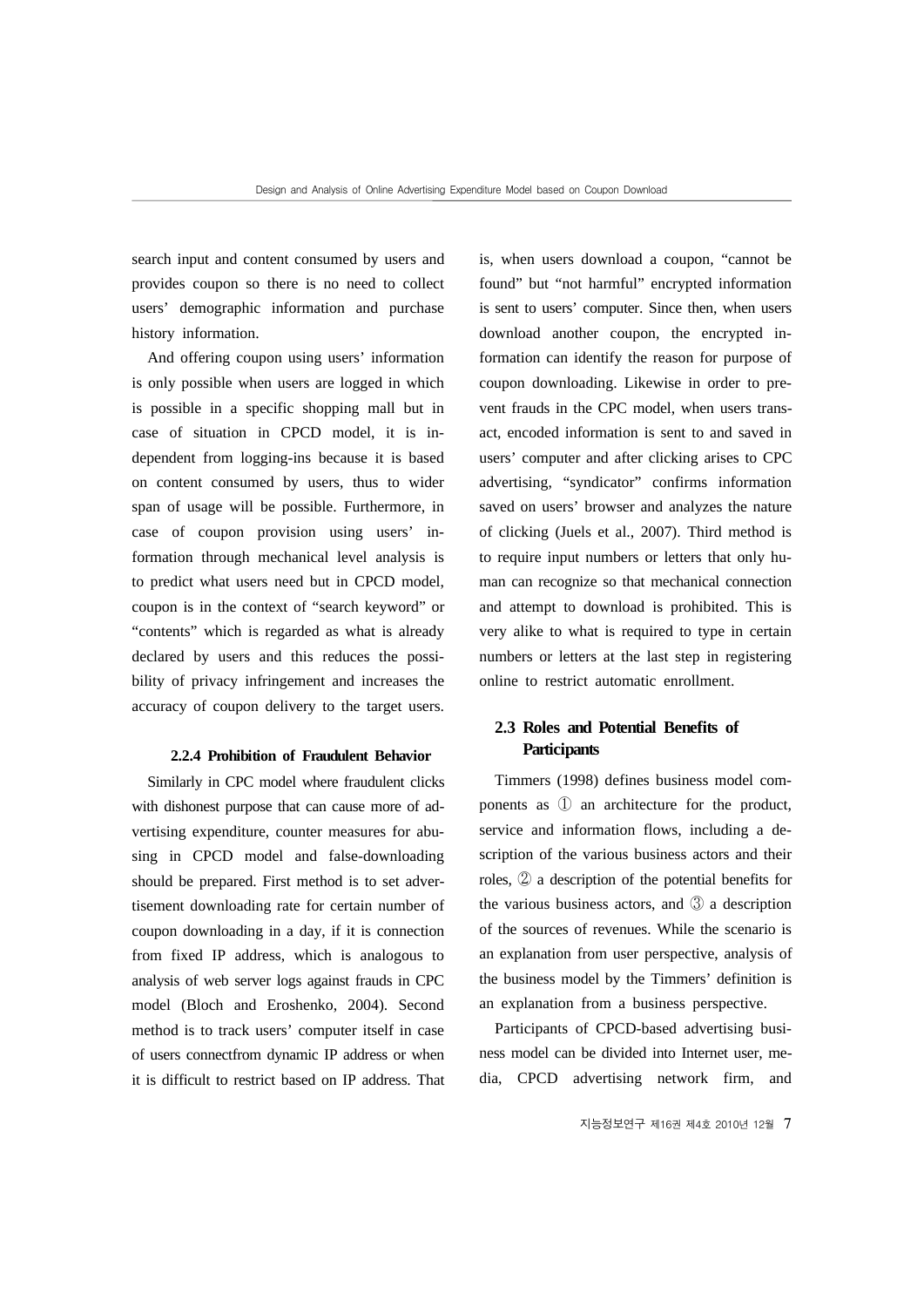| Actors                                     | Roles and Value Proposition                                                                                                                         | Potential Benefit                                                                                                                                |  |
|--------------------------------------------|-----------------------------------------------------------------------------------------------------------------------------------------------------|--------------------------------------------------------------------------------------------------------------------------------------------------|--|
| Internet User                              | Consumption of contents<br>$\circ$<br>Downloading of advertisement coupon<br>$\circ$<br>The role of potential consumer<br>$\circ$                   | Search cost reduction<br>$\circ$<br>Product price cut<br>$\circ$                                                                                 |  |
| Media                                      | Embedment of CPCD advertising module in<br>$\circ$<br>web site<br>Providing contents and advertisement<br>$\circ$                                   | Advertising profit sharing<br>$\circ$                                                                                                            |  |
| CPCD<br>Advertising Network<br><b>Firm</b> | Building CPCD system and network<br>$\circ$<br>Allocating advertising profit<br>$\circ$                                                             | Advertising profit sharing<br>$\circ$                                                                                                            |  |
| Advertiser                                 | Asking CPCD advertising network firm for<br>$\circ$<br>advertising<br>Paying advertising expenditure to CPCD<br>$\circ$<br>advertising network firm | Rational execution of advertising expenditure<br>$\circ$<br>Securing new advertising channel<br>Easiness to assess advertising effect<br>$\circ$ |  |

<Table 1> The Role, Value Proposition, and Potential Benefit of CPCD Model Participants

advertiser. The roles of the participants and the value offered by them are as follows: 1) Internet user consumes contents offered from media through keyword search advertising or content match advertising, and downloads coupons as a potential consumer, 2) media embeds CPCD advertising module in web site and provides contents and advertisement, 3) CPCD advertising network firm provides the CPCD system, establishes an advertising network that consists of media and advertiser, distributes advertising profit as an incentive to media, and 4) advertiser registers advertisements and coupons and pays for the advertising expenditure.

The potential benefits of the participants are as follows: 1) Internet user can cut search cost for product purchasing as well as price discount through coupon advertising, 2) media can get revenues according to coupon downloading, 3) CPCD advertising network firm can get revenues from advertising, and 4) advertiser can secure rational advertising expenditure execution, a new advertising channel, and get easily effect information of advertising based on coupon transaction rate. In other words, CPCD model can actualize economic value to all of participants and reduce transaction cost. <Table 1> summarizes the role of participants and their potential benefits from the business model.

## **3. Working Condition in the Business Model as Advertiser**

In this chapter, we intent to draw the working conditions of advertiser in CPCD-based advertising business model by analyzing CPC and CPCD models' advertising expenditure simulation. Given this, the feasibility of CPCD-based advertising business model can be estimated.

#### **3.1 Notions**

Just as shown in <Table 2>, advertising ex-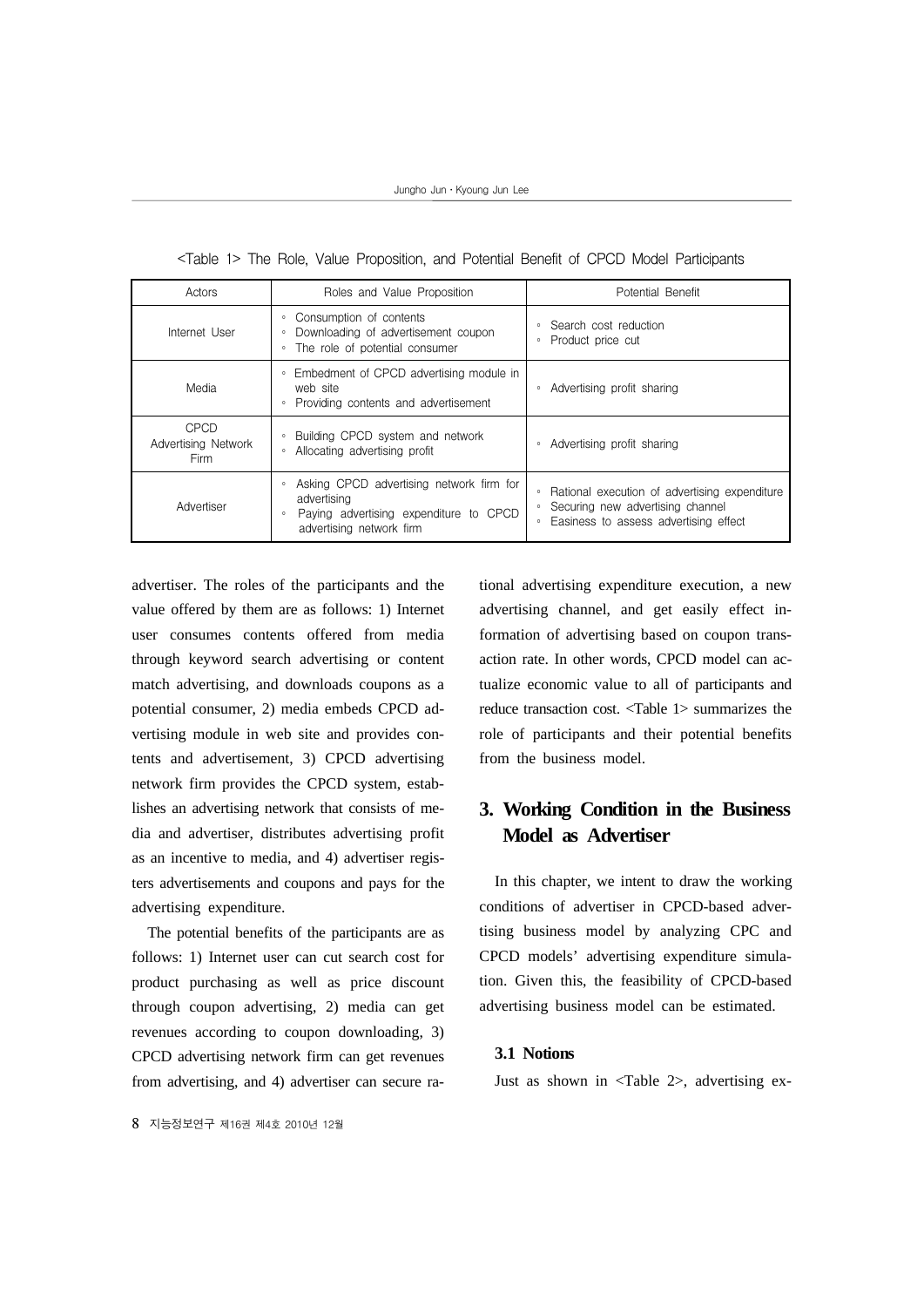penditure simulation that is to compare CPC and CPCD models is determined here. In particular, the working conditions of advertiser can be drawn by calculating advertising expenditure per coupon downloading, average conversion rate per coupon downloading, and invalid coupon downloading rate as variables.

Basically, in order for advertisers to participate in CPCD-based advertising business model, advertising expenditure compared to same number of products with CPC model should be equal or less than the CPC model (Condition 1), where setting the same number of products is to set the same sales goal (i.e., same value). In CPC model, average conversion rate per click and invalid click rate are reflected to evaluate advertisement consumption for sales goal and this adds social issue such as invalid click rate in ROI calculator by Overture (http://www.overture.co.kr/ko\_KR/src h/tools/roic.php). In CPCD model, the number of coupon downloading for sales goal can be calculated by considering average conversion rate per downloading and invalid coupon downloading rate. Also, it is worth that coupon issuance cost and discount cost from advertiser are reflected in overall advertising expenditure. <Table 2> is organized the simulation structure for calculating overall advertising expenditure.

<Table 2> Advertising Expenditure Simulation between CPC and CPCD Models

| CPC Model                                         |                         | CPCD Model              |                                                                           |  |
|---------------------------------------------------|-------------------------|-------------------------|---------------------------------------------------------------------------|--|
| Factors                                           | Input Value             | Input Value             | Factors                                                                   |  |
| Advertising Expenditure per Click                 | A1                      | A2                      | Advertising Expenditure per<br>Download                                   |  |
| Average Sales Conversion Rate per<br><b>Click</b> | B1                      | B <sub>2</sub>          | Average Sales Conversion Rate<br>per Download                             |  |
| Invalid Click Rate                                | C <sub>1</sub>          | C <sub>2</sub>          | Invalid Download Rate                                                     |  |
| Sales Goal                                        | D1                      | D <sub>2</sub>          | Sales Goal                                                                |  |
| Number of Clicks to Achieve the Sales             | E1                      | F <sub>2</sub>          | Number of Downloads to Achieve                                            |  |
| Goal                                              | $(D1/B1) \times (1+C1)$ | $(D2/B2) \times (1+C2)$ | the Sales Goal                                                            |  |
|                                                   |                         | F                       | Product Price                                                             |  |
|                                                   |                         | G                       | Coupon Discount Rate to Product<br>Price<br>Total Cost of Coupon Discount |  |
|                                                   |                         | H                       |                                                                           |  |
|                                                   |                         | $D2\times (F\times G)$  |                                                                           |  |
|                                                   |                         |                         | Cost of Traffic per Download                                              |  |
|                                                   |                         | J.                      |                                                                           |  |
|                                                   |                         | $E2 \times I$           | Total Cost of Traffic                                                     |  |
|                                                   | K1                      | K <sub>2</sub>          |                                                                           |  |
| <b>Total Advertising Expenditure</b>              | $A1 \times E1$          | $(A2\times E2) + H + J$ | Total Advertising Expenditure                                             |  |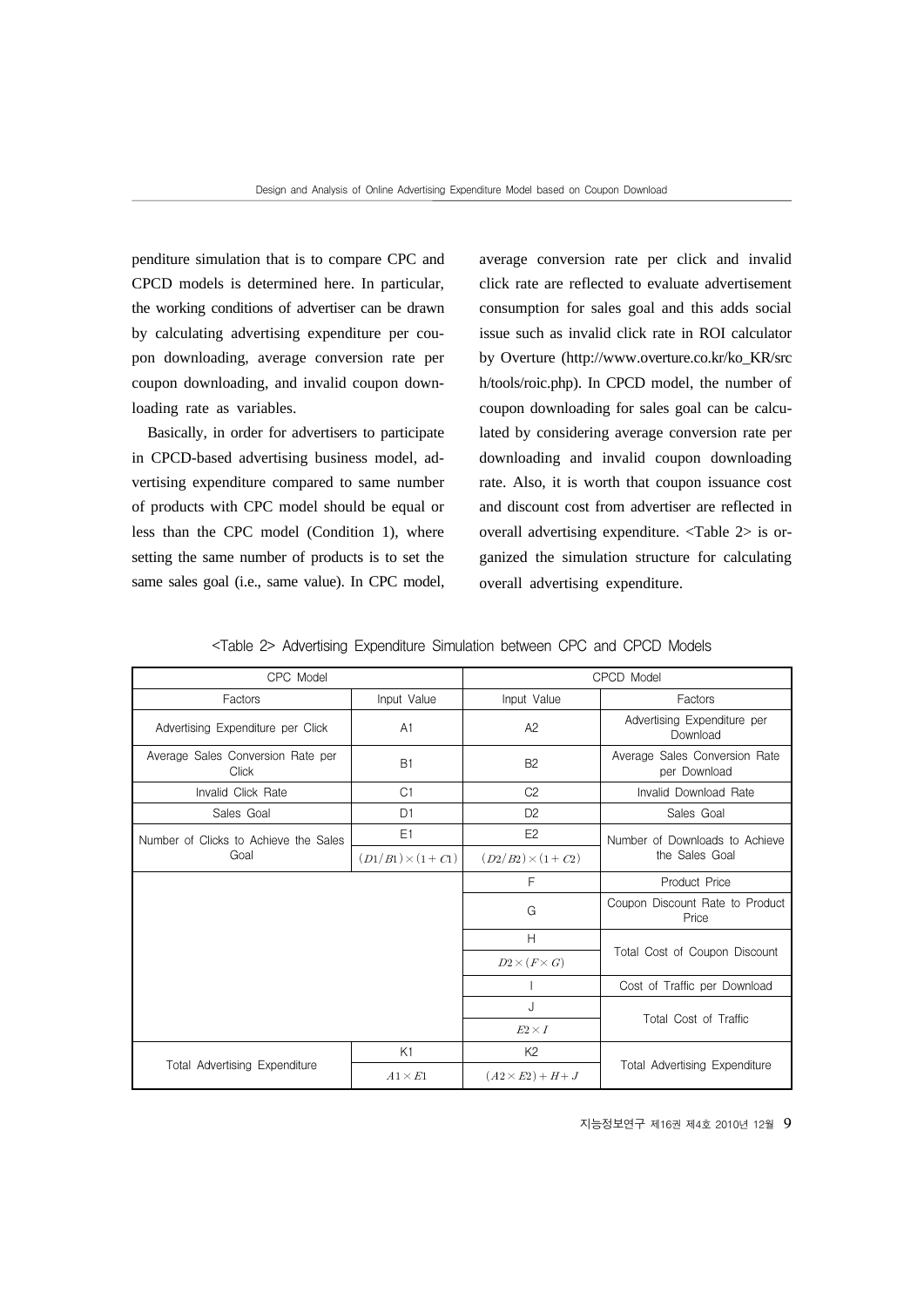$A1 \times E1 \geq (A2 \times E2)H + J(Condition 1)$ 

#### **3.2 Working Conditions for Advertiser**

In this paper, with manifold variables that affect advertising expenditure in CPCD model, CPC model is compared so that various conditions of advertisers' participant can be appraised. For this conditions of CPC model are presumed as in <Table 3>. To simplify the analysis, 1,000 KRW is assumed 1 USD. In the setting CPC model simulation, advertising expenditure per click is assumed at least 0.2 USD as in the case of Overture (Park and Lee, 2008). And average sales conversion rate of world's top online

mall is approximately 4% (Kent and Finlayson, 2006), considering this fact, defining average sales conversion rate as 0.5% seem adequate. Also, for invalid download rate, Overture reported that in 2006 the proportion of not charged or refunded invalid clicks reached up to 11% so that it is proper for analysis.

And possible conditions of advertisers being affiliated with CPCD-based advertising business model were derived from analysis that when variables which may affect advertising expenditure in CPCD model varied as displayed in <Table 4>. As a result, optimal point (Condition 1) when conditions changed was drawn.

| CPC Model                                  |             | CPCD Model              |                                               |  |
|--------------------------------------------|-------------|-------------------------|-----------------------------------------------|--|
| Factors                                    | Input Value | Input Value             | Factors                                       |  |
| Advertising Expenditure per<br>Click       | 0.5 USD     | A2                      | Advertising Expenditure per<br>Download       |  |
| Average Sales Conversion<br>Rate per Click | 0.5%        | B <sub>2</sub>          | Average Sales Conversion Rate<br>per Download |  |
| Invalid Click Rate                         | 10%         | C <sub>2</sub>          | Invalid Download Rate                         |  |
| Sales Goal                                 | 100         | D <sub>2</sub>          | Sales Goal                                    |  |
| Number of Clicks to Achieve                |             | E2                      | Number of Downloads to Achieve                |  |
| the Sales Goal                             | 22,000      | $(D2/B2) \times (1+C2)$ | the Sales Goal                                |  |
|                                            |             | F                       | Product Price                                 |  |
|                                            |             | G                       | Coupon Discount Rate to Product<br>Price      |  |
|                                            |             | Н                       |                                               |  |
|                                            |             | $D2\times (F\times G)$  | Total Cost of Coupon Discount                 |  |
|                                            |             |                         | Cost of Traffic per Download                  |  |
|                                            |             | J                       | Total Cost of Traffic                         |  |
|                                            |             | $E2 \times I$           |                                               |  |
|                                            |             | K <sub>2</sub>          |                                               |  |
| Total Advertising Expenditure              | 11,000 USD  | $(A2\times E2) + H + J$ | <b>Total Advertising Expenditure</b>          |  |

<Table 3> Advertising Expenditure Simulation between CPC and CPCD Models(Input Value)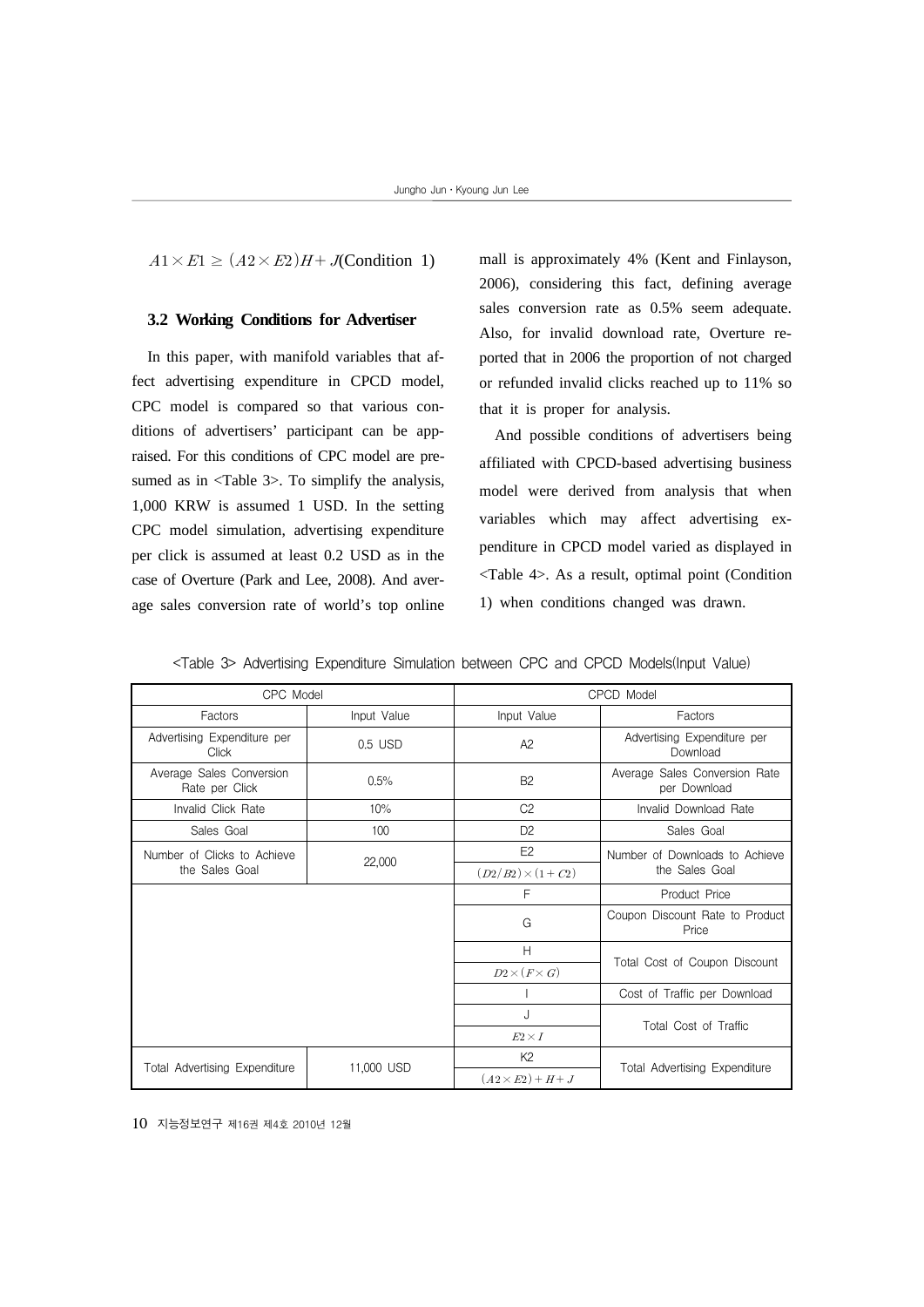| <table 4=""> Working Conditions for Advertiser to Participate in CPCD-based Advertising Business Model</table> |  |  |  |  |  |  |  |
|----------------------------------------------------------------------------------------------------------------|--|--|--|--|--|--|--|
|----------------------------------------------------------------------------------------------------------------|--|--|--|--|--|--|--|

| <b>Working Conditions</b>                     | Variables Setting                               |                                                  |  |
|-----------------------------------------------|-------------------------------------------------|--------------------------------------------------|--|
| Advertising Expenditure per<br>Download       | The same as CPC model in case of B2, C2, D2     | $A2 = 0.44$ USD.<br>$K2 = 10,888$ USD            |  |
|                                               | $F = 10$ USD, $G = 10\%$ , $I = 0.05$ USD       |                                                  |  |
| Average Sales Conversion<br>Rate Per Download | The same as CPC model in case of A2, C2, D2     | $B2 = 0.56\%$ ,                                  |  |
|                                               | $F = 10$ USD, $G = 10\%$ , $I = 0.05$ USD       | $K2 = 10,904$ USD                                |  |
|                                               | The same as CPC model in case of C2, D2         | $B2 = 1.06\%$ ,                                  |  |
|                                               | $A2 = 1$ USD, F = 10 USD, G = 10%, I = 0.05 USD | $K2 = 10,996$ USD <sup>*</sup>                   |  |
| Invalid Download Rate                         | The same as CPC model in case of A2, B2, D2     | $C2 = 0\%$ .<br>$K2 = 11,100$ USD                |  |
|                                               | $F = 10$ USD, $G = 10\%$ , $I = 0.05$ USD       |                                                  |  |
| Product Price and<br>Coupon<br>Discount Rate  | The same as CPC model in case of A2, B2, C2, D2 | $F = 0.1$ USD/G = 1%.                            |  |
|                                               | $= 0.05$ USD                                    | $K2 = 12,100$ USD <sup>*</sup>                   |  |
|                                               | The same as CPC model in case of C2, D2         | $F = 10.3$ USD<br>$K2 = 10,999$ USD <sup>*</sup> |  |
|                                               | $A2 = 1$ USD, B2 = 1.06%, G = 10%, I = 0.05 USD |                                                  |  |
|                                               | The same as CPC mode in case of C2, D2          | $F = 34.5$ USD<br>$K2 = 11,000$ USD <sup>*</sup> |  |
|                                               | $A2 = 1$ USD, B2 = 1.06%, G = 3%, I = 0.05 USD  |                                                  |  |

\* Rounded up from first point.

*Working Condition: Advertising Expenditureper Download, Average Sales Conversion Rate per Download (Product Price : 10 USD, Coupon Discount Rate : 10%)*

When working conditions for advertiser are analyzed based on advertising expenditure under the assumptions that product price is 10 USD and coupon discount rate is 10%, the optimal point for (Condition 1) is the situation when advertising expenditure per download is below 0.44 USD. However, when advertising expenditure per download in CPCD model is lower than that of one in CPC model, it is less likely that CPCD advertising network firm would choose the

model. Thus, CPCD advertising network firm should allot advertising expenditure per download higher than that of CPC model and to exert the policy that enhances average sales conversion rate per download instead. If advertising expenditure per download is 1 USD, in order to meet (Condition 1), average sales conversion rate per download turned out to be more than 1.06%. In this case, since coupon downloading indicates that users expressed their willingness to purchase, average sales conversion rate of download of 1.06% (0.5% in CPC model) is not overestimating at all. Additionally, when advertising expenditure per download is set as equal as advertising expenditure per click in CPC model,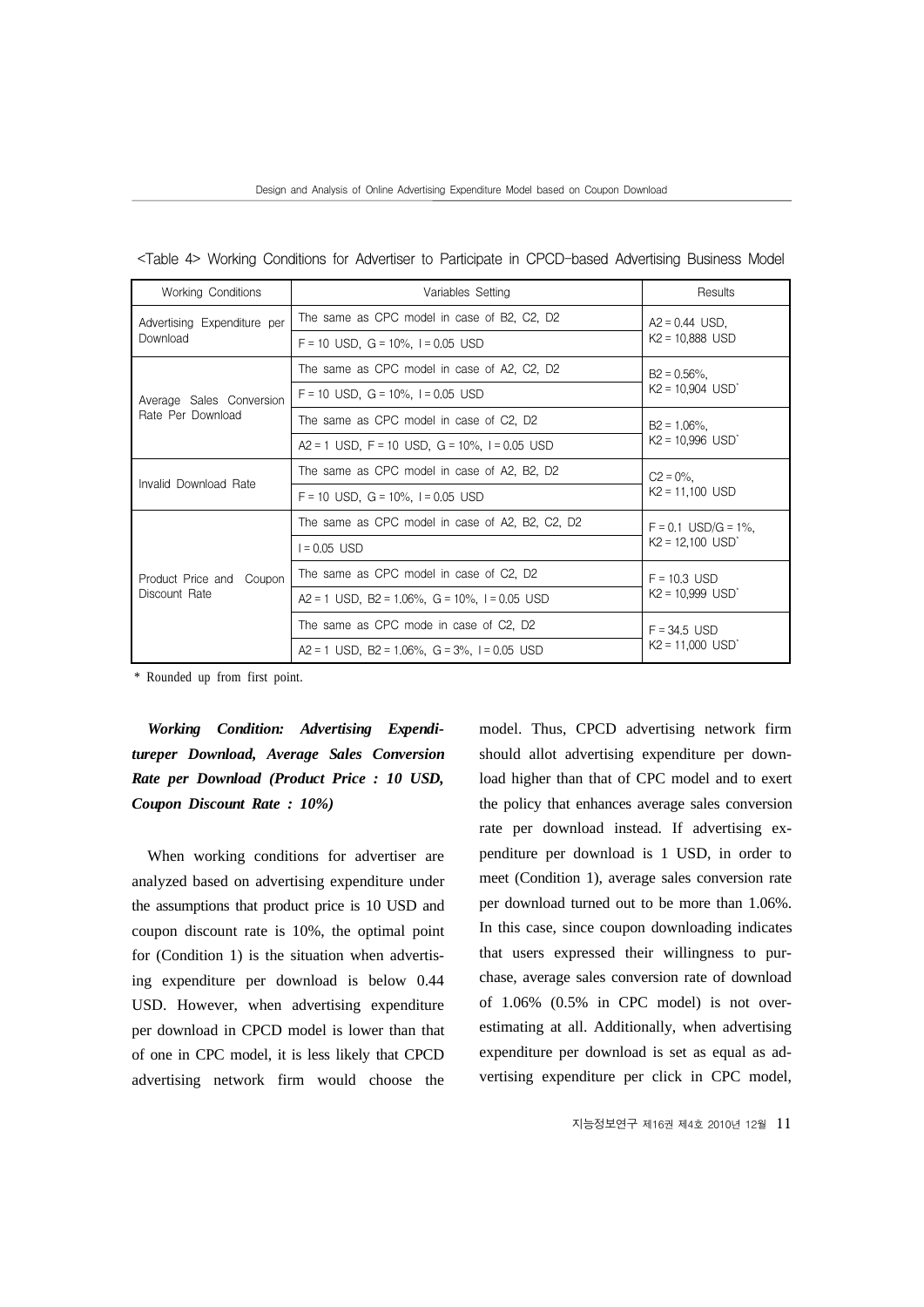average sales conversion rate per download should be more than 0.56% which is also not excessive at all.

### *Working Condition : Invalid Download Rate, Product Price and Coupon Discount Rate*

When working conditions for advertisers are analyzed based on the invalid download rate, (Condition 1) could not ever be satisfied even invalid download rate was set as 0%. Also when it was appraised based on the product price and the coupon discount rate, if all of the variables -advertising expenditure per download, average sales conversion rate per download, invalid download rate, and sales goal- are set as equally as that of CPC model, (Condition 1) could not be sufficient in situation of when product price; 0.1 USD and coupon discount price; 1%. Consequently, the invalid download rate and sales goal was set as same as the condition of CPC model and for other variables, it was input as what have been discovered in previous simulation; advertising expenditure per download as 1 USD, average sales conversion rate as 1.06%, and coupon discount rate as 10%, at last, the optimal price was less than 10.3 USD. And considering conventional coupon discount rate is generally  $3 \degree 10\%$ according to AUCTION Corp. (http://auction.co.kr), when only coupon discount ratewas changed to 3% ceteris paribus, the optimal product price was less than 34.5 USD. To conclude, the result of simulation implies that the CPCD model suits more properly to advertisers with

12 지능정보연구 제16권 제4호 2010년 12월

medium-low price products rather than that of high priced goods. This denotes that since most of advertisers in CPC model are dealing with medium-low priced products, the result is very interesting.

## **4. CPCD Model in Ubiquitous Environment**

In this chapter, we analyze that whether CPCD-based advertising business model can be applied in ubiquitous environment, and if possible, how it would be. To suggest conclusion first, application of in ubiquitous environment would be more appreciated.

#### *Rational Execution of Advertising Expenditure*

Users in ubiquitous environment can obtain and manage diverse digital contents through their mobile device that can seamlessly communicate with computing factors applied in a real world. The action for access to diverse digital contents is termed "Touch" and "Tune" (Jun et al., 2009). Just as "clicking" in web environment, human being can consume contents and be occurred commercial transaction by touching RFID tags and by tuning WPAN module in ubiquitous environment. This has shown promise that CPT (Cost Per Touch or Tune) model can emerge as of CPC model in advertising expenditure area. The online is very much information oriented environment, while users in offline environment can consume services without information oriented intention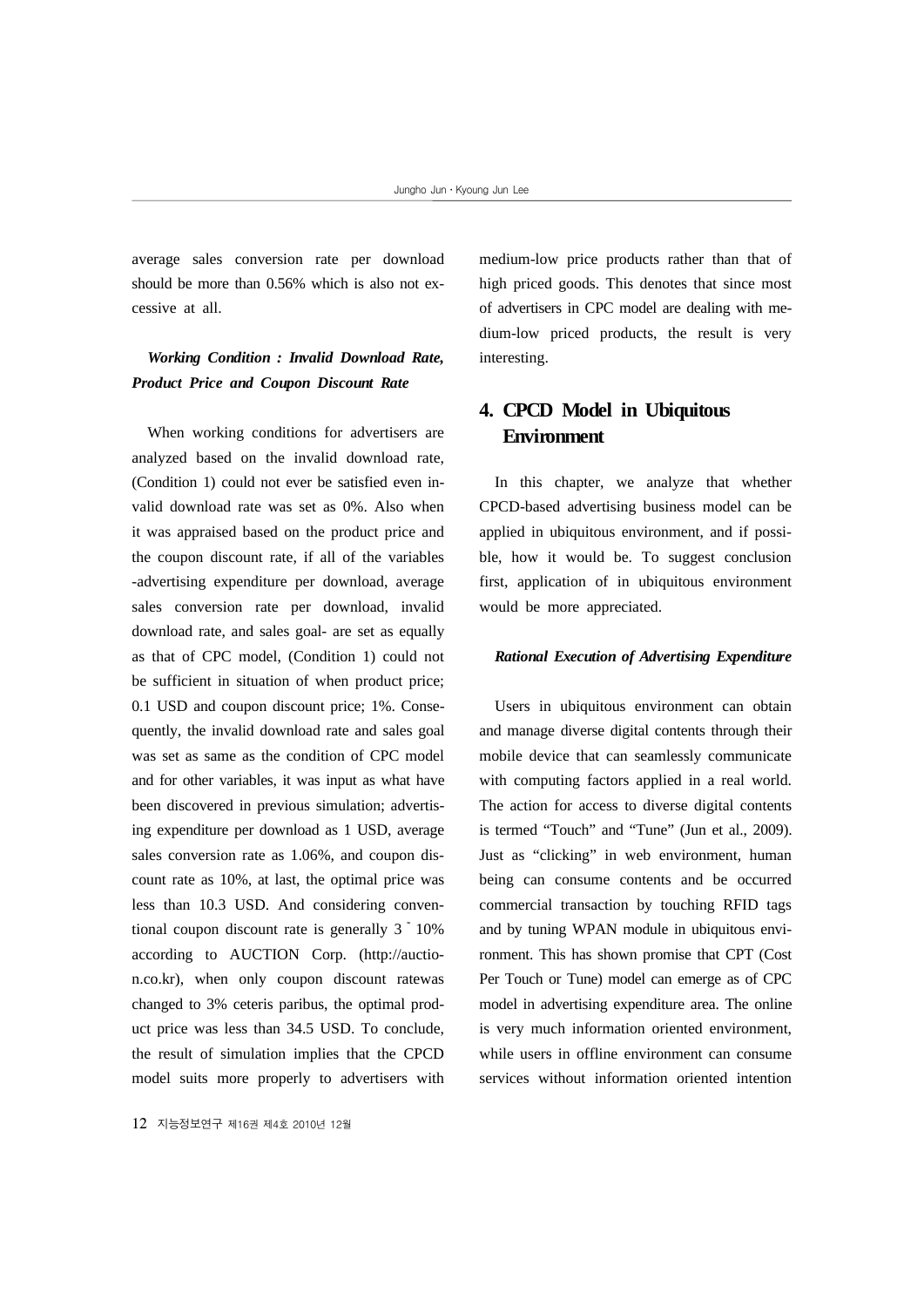(Lee et al., 2007). Therefore, users can touch and tune computing factors applied in an offline environment without any burden. In this situation, if CPT model is adopted, advertisers have to afford lots of advertising expenditure. Yet, CPCD model allows users to touch and tune with convenience, consumes the contents, and charges for the advertising expenditure only when users download the coupon instead of when users touch or tune the advertisements, so that the rational execution of advertising expenditure would be possible.

#### *u-Viral Marketing*

In ubiquitous environment, since the coupon is saved in users' mobile device, the loss or difficulty of finding it would hardly happen. In case of digital coupons in mobile device, it would support convenient and effective use through automatic identification tag such as bar code (Scharl et al., 2005). Since coupon is positively correlated with repurchase (Taylor, 2001; Buckinx et al., 2004), storability of coupon is prominently important. However, users save coupons to their mobile device in ubiquitous environment is more than mere discount or provision of information, it is much meaningful as new method of marketing. Users can download coupons, carry it in mobile device as "Coupon wallet", and use it without any burden. Thus, uses can also hand the coupon to other users through communication and this may imply another way for viral marketing (Lee and Jun,

2008). For an effective viral marketing, contents that are distributed should be valuable and usefulness to users (Perry and Whittaker, 2002), and coupons that provide discount and information can play this role.

In ubiquitous environment, the reason for viral marketing through coupon being a powerful tool for advertisers is that not only related to effectiveness and storability but also to the process of handling it to others itself. In viral marketing, transferring of coupon from one to the other is through users' mobile device and there should be a connection network or face-to-face offline meeting. This proves that there is social trust between the users and since consumers in market are strongly affected by people around them, viral marketing that reduces costs due to the relationships (Richardson and Domingos, 2002) would be very potent in that aspect with strong effect from viral marketing in ubiquitous environment.

#### **5. Conclusion**

Hoffman and Novak (2000b) have emphasized interactivity and outcomes as the criteria when suggesting advertising expenditure model on the web. Interactivity considers not only exposure of advertisements such as CPM model but also questions such as how much time users spend on advertisers' site, how many web pages they view, and how deeply users access on advertisers' site. That is, they are asserting the advertising expenditure model that even measures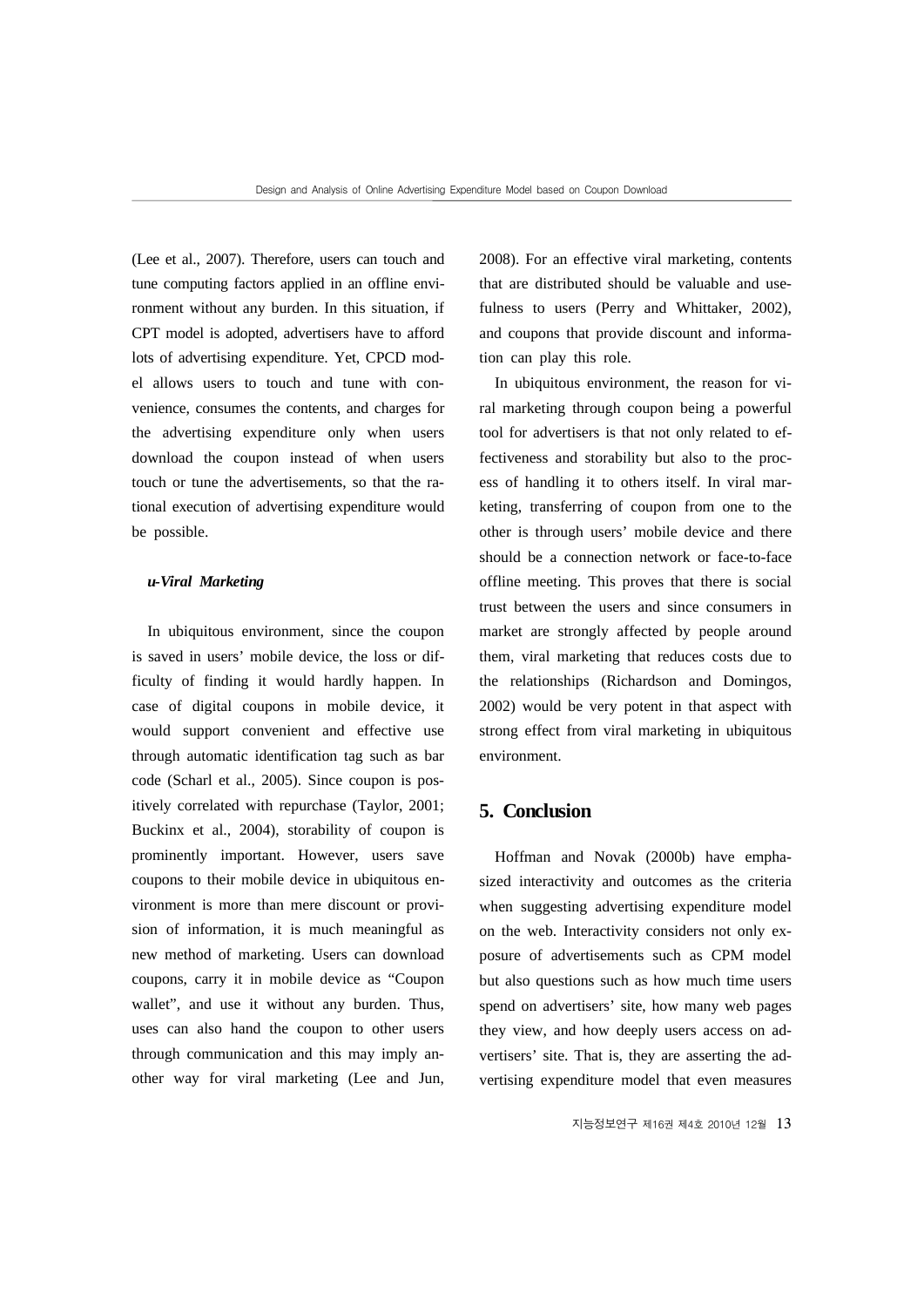users' behavior. Outcomes refers to the effectiveness of advertising. They suggest that advertising should draw direct responses of users and advertising expenditure should be charged according to this. CPCD model suggested in this paper charges advertising expenditure by the number of coupon downloads, not on clicks of users, so when coupon is issued by product category, users' interests can be understood only through advertising data. Further, when users purchase products, information with regard to their coupon download and product purchasing data can be helpful for prediction of users' behaviors. Not only that, CPCD model is not about simple clicks but about active behavior of coupon downloading and this is criteria for advertising expenditure. Even taking previous researches that coupon has positive influence in product purchasing (Bawa and Shoemaker, 1989; Totten and Block, 1994; Lam et al., 2001; Kotler and Keller, 2006), CPCD model has affirmatively embraced the outcomes of advertising compared to CPC model.

This research has designed and analyzed new concept of Internet advertising expenditure model based on users' behavior of "coupon download". To achieve the purpose, we described the scenarios, processes, participants and their benefits of CPCD model. We suggested that coupon in online environment takes role of reducing transaction cost and new value of "storability" may bring innovation to conventional marketing methods. Also, we showed that coupon download may offset issues and problems of conven-

14 지능정보연구 제16권 제4호 2010년 12월

tional content match advertising that correlation analysis error may lead to fraudulent advertising expenditure and violation of privacy for more appropriate provision of coupons. After that, working condition of advertisers in CPCD-based advertising business model is derived through simulation compared to CPC model. In the process, we figured out that CPCD model is more appropriate for advertisers with mediumlow priced products. Lastly, we examined whether CPCD model can be utilized not only in offline environment but also ubiquitous environment, and showed that CPCD model may work as a great tool for ubiquitous viral marketing.

CPCD model suggested in this paper is an alternative model to solve many issues in the current field of the Internet advertising and an experimental model in the field of ubiquitous advertising. However, in-depth research on product category that is suited for CPCD model is not sufficient and application in ubiquitous environment should be continuously examined. We expect more stable CPCD model through constant approaches on various perspectives in the future work.

#### **References**

- Bawa, K. and R. W. Shoemaker, "Analyzing Incremental Sales from a Direct Mail Coupon Promotion", *The Journal of Marketing*, Vol.53, No.3(1989), 66~78.
- Belch, G. and M. Belch, *Advertising and Promotion* : *An Integrated Marketing Communications Perspective*, 8th Edition, McGraw-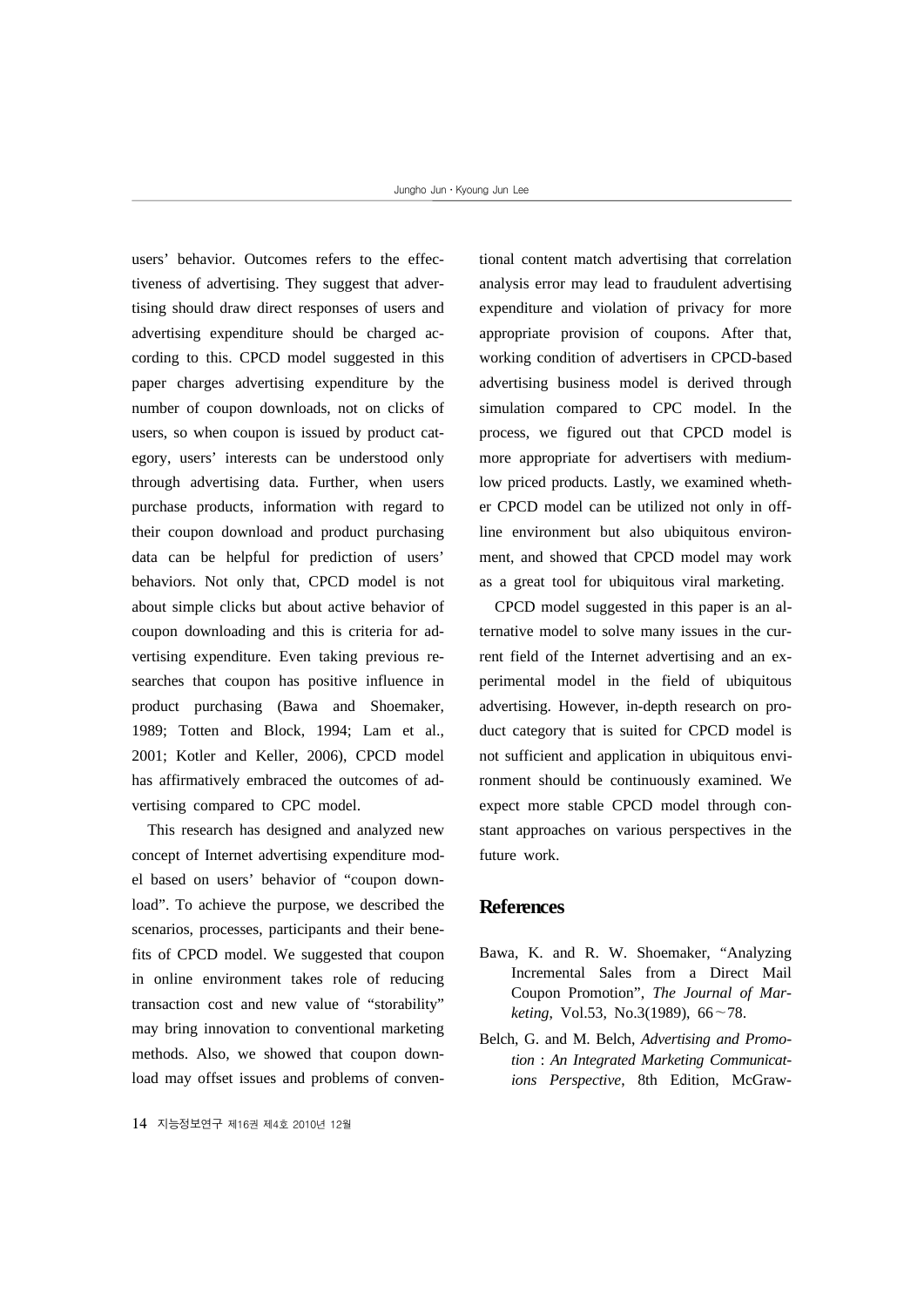Hill/Irwin, (2008).

- Blattberg, R. C. and S. A. Neslin, *Sales Promotion* : *Concept*, *Methods*, *and Strategies*, Prentice Hall, (1990).
- Bloch, M. and D. Eroshenko, How To Defend Your Website Against Click Fraud. White Paper, Clicklab, (2004).
- Block, T. B. and W. A. Robinson, *Sales Promotion Handbook*, 8th Edition,The Dartnell Corporation, (1994).
- Buckinx, W., E. Moons, D. V. Poel, and G. Wets, G. "Customer-adapted coupon targeting using feature selection", *Expert Systems with Applications*, Vol.26, No.4(2004), 50  $9 - 518$ .
- Chang, Y. and K. Lee, "A comparison shopping optimization model based on suppliers' pricing contexts", *Expert Systems with Applications*, Vol.37, No.8(2010), 5736~5744.
- Cheng, H. K. and K. Dogan, "Customer-centric Marketing with Internet Coupons", *Decision Support Systems*, Vol.44, No.3(2008), 606~ 620.
- Dreze, X. and F. Hussherr, "Internet Advertising: Is Anybody Watching?", *Journal of Interactive Marketing*, Vol.17, No.4(2003), 8~16.
- Google, GOOGLE ANNOUNCES SECOND QUARTER 2010 RESULTS, (2010).
- Hoffman, D. L. and T. P. Novak, "How to Acquire Customers in the Web", *Harvard Business Review*, Vol.78, No.3(2000a), 179  $~188.$
- Hoffman, D. L. and T. P. Novak, "Advertising Pricing Models for the World Wide Web", *The Economics of Digital Information and Intellectual Property* (2000b), MIT Press,  $45 - 61$ .

Jayasingh, S. and U. C. Eze, "An Empirical Anal-

ysis of Consumer Behavior Intention Toward Mobile Coupons in Malaysia", *International Journal of Business and Information*, Vol.4, No.2(2009),  $221 - 242$ .

- Juels, A., S. Stamm, and M. Jakobsson, "Combating Click Fraud via Premium Clicks", In *Proceedings of the 16th USENIX Security Symposium*, (2007), Boston, USA, 17~26.
- Jun, J., K. Lee, and S. Eun, "Design and Analysis of Ubiquitous Exhibition Space Business Model using ZigBee and Mobile RFID", In *Proceedings of the 2009 Spring MIS Joint Conference*, (2009), Seoul, Korea (in Korean).
- Kent, P. and J. Finlayson, Google AdWords and Other Pay Per Click Programs : Part 2 (2006. 07. 23), Online Get : http://auctionbytes.c om/cab/a bu/y206/m07/abu0171/s04.
- Kotler, P. and K. L. Keller, *Marketing Management*, 12th Edition, Prentice Hall, (2006).
- Kumar, M., A. Rangachari, A. Jhingran, and R. Mohan, "Sales Promotions on the Internet", In *Proceedings of the 3rd USENIX Workshop on Electronic Commerce*, (1998), Boston, USA,  $167 - 176$ .
- Lam, S. Y., M. Vandenbosch, J. Hulland, and M. Pearce, "Evaluating Promotions in Shopping Environments : Decomposing Sales Response into Attraction, Conversion, and Spending Effects", *Marketing Science*, Vol.20, No.2 (2001), 194~215.
- Lee, K., J. Jun, and J. Lee, "Design of Advertising Business Model using Mobile RFID : Focusing on Tag Match Advertising", In *Proceedings of the 2007 Fall KORMS Conference* (2007), Seoul, Korea (in Korean).
- Lee, K. and J. Jun, "Knowledge as Marketing Message", In *Proceedings of the 2008*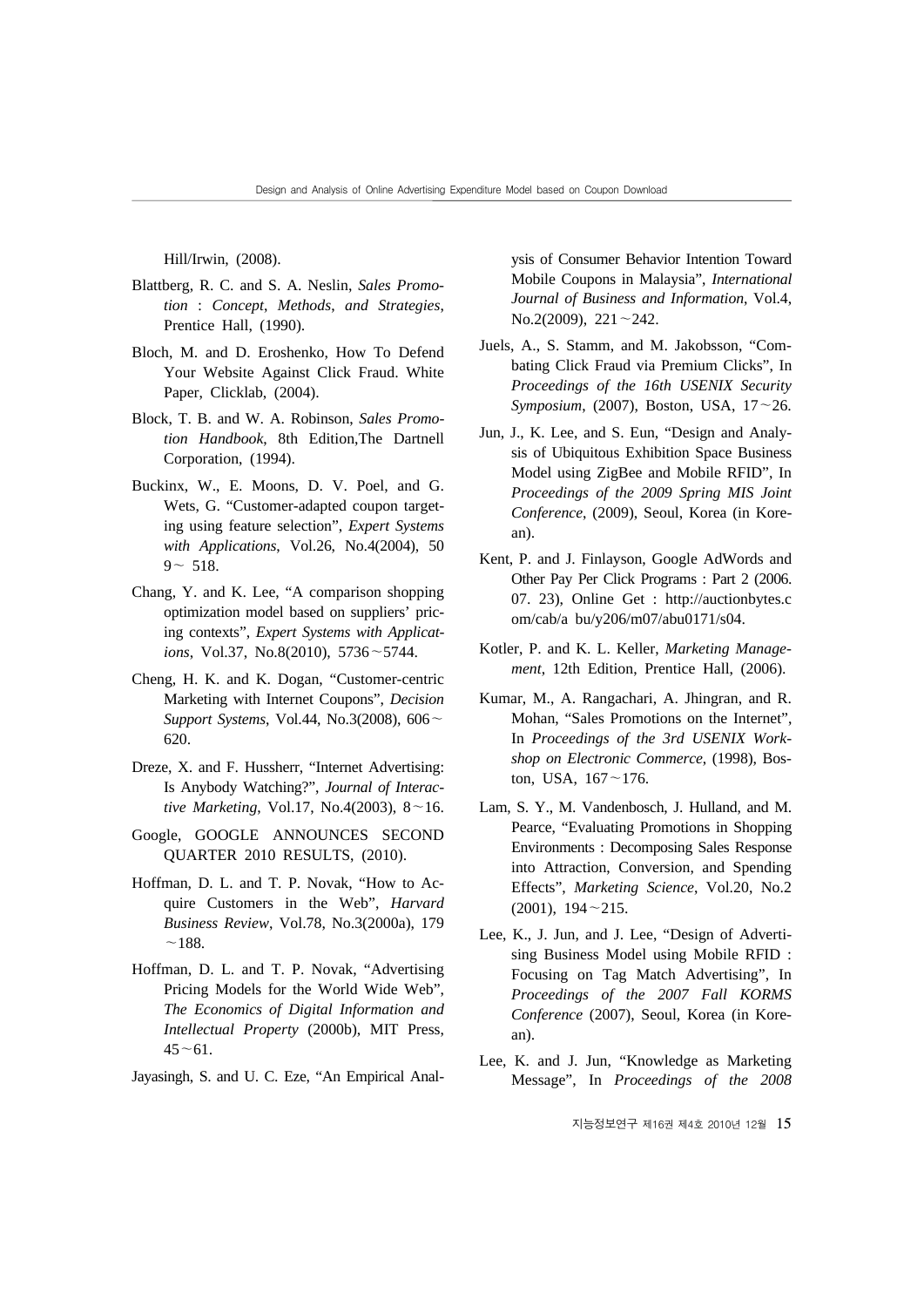*Spring KMIS Conference* (2008), Seoul, Korea (in Korean).

- Levedahl, W. J., "Profit maximizing pricing of cents off coupons : Promotion or price discrimination", *Quarterly Journal of Business and Economics*, Vol.25, No.4(1986), 56~ 70.
- Magretta, J., "Why Business Models Matter", *Harvard Business Review*, Vol.80, No.5  $(2002)$ ,  $86^{\sim}92$ .
- Mahadevan, B., "Business Models for Internet-Based e-Commerce", *California Management Review*, Vol.42, No.4(2000), 55~69.
- Montgomery, A. L., "Applying Quantitative Marketing Techniques to the Internet", *Interface*, Vol.31, No.2(2001),  $90 \sim 108$ .
- Moraga-Gonzalez, J. L. and E. Petrakis, "Coupon Advertising Under Imperfect Price Information", *Journal of Economics and Management Strategy*, Vol.8, No.4(1999), 523~ 544.
- Naik, P. A., M. K. Mantrala, and A. G. Sawyer, "Planning Media Schedules in the Presence of Dynamic Advertising Quality", *Marketing Science*, Vol.17, No.3(1998), 214~235.
- Park, A. and K. Lee, "Design and Evaluation of U-Publication : Tag-Embedded Publication System and Business Model", *Journal of Intelligence and Information Systems*, Vol. 14, No.3(2008), 41~57 (in Korean).
- Perry, R. and A. Whittaker, *Understanding Viral Marketing in a Week*, Hodder Arnold, 2002.
- Ramaraj, P. and W. Suzanna A, "Impact of Online Consumer Characteristics on Web-Based Banner Advertising Effectiveness", *Global Journal of Flexible Systems Management*, Vol.4, No.1 $\sim$ 2(2003), 15 $\sim$ 25.
- Ribero-Neto, B., M. Cristo, P. B. Golgher, and E. S. Moura, "Impedance Coupling in Con-

tent-targeted Advertising", In *Proceedings of the 28th Annual International ACM SIGIR '05*(2005), Salvador, Brazil, 496~503.

- Richardson, M. and P. Domingos, "Mining Knowledge-sharing Sites for Viral Marketing", In *Proceedings of the 8th ACM SIGKDD International Conference on Knowledge Discovery and Data Mining* (2002), Alberta, Canada, 61~70.
- Rossi, P. E., R. E. McCulloch, and G. M. Allenby, "The Value of Purchase History Data in Target Marketing", *Marketing Science*, Vol.15, No.4(1996), 321~340.
- Scharl, A., A. Dickinger, and J. Murphy, "Diffusion and Success Factors of Mobile Marketing", *Electronic Commerce Research and Applications*, Vol.4, No.2(2005), 159~173.
- Schultz, D. E., W. A. Robinson, and L. A. Petrison, Sales Promotion Essentials : The 10 Basic Sales Promotion Techniques … and How to Use Them, 3rd Edition, McGraw-Hill, (1998).
- Silk, A. J., L. R. Klein, and E. R. Berndt, "The Emerging Position of the Internet as an Advertising Medium", *Netnomics*, Vol.3, No.2(2001),  $129 - 148$ .
- Simon, H., "ADPULS : An Advertising Model with Wearout and Pulsation", *Journal of Marketing Research*, Vol.19, No.3(1982),  $352 - 363$ .
- Suri, R., S. Swaminathan, and K. B. Monroe, "Price Communications in Online and Print Coupons : An Empirical Investigation", *Journal of Interactive Marketing*, Vol.18, No.4  $(2004)$ , 74 ~ 86.
- Swaminathan, S. and K. Bawa, "Category- Specific Coupon Proneness : The Impact of Individual Characteristics and Category-Specific Variables", *Journal of Retailing*,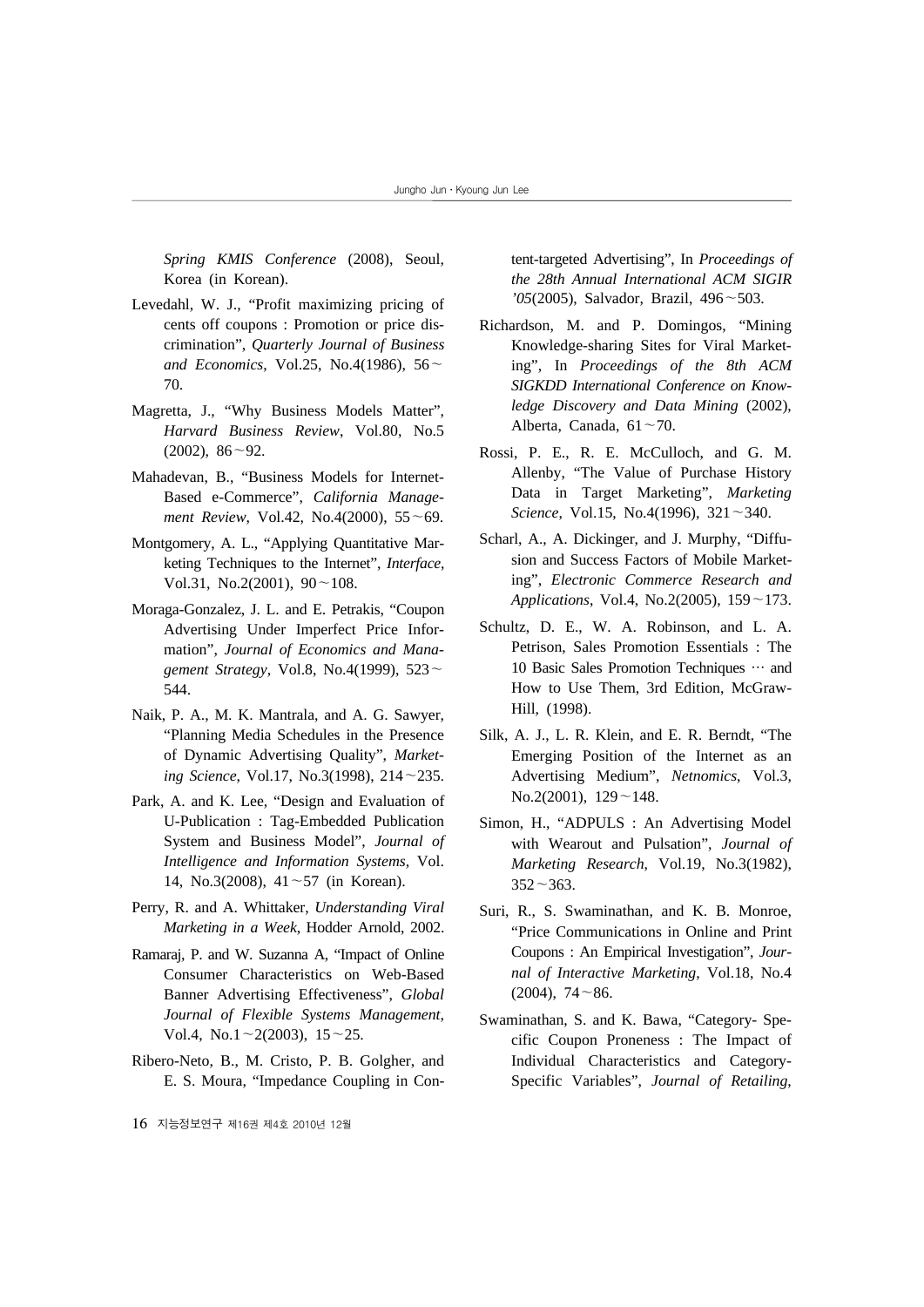Vol.81, No.3(2005), 205~214.

Taylor, G. A., "Coupon Response in Services", *Journal of Retaining*, Vol.77, No.1(2001),  $139 - 151$ .

Timmers, P., "Business Model for Electronic

Markets", *Electronic Markets*, Vol.8, No.2  $(1998), 3~8.$ 

Totten, J. C. and M. P. Block, Analyzing Sales Promotion : Text and Cases, 2nd Edition, Dartnell, (1994).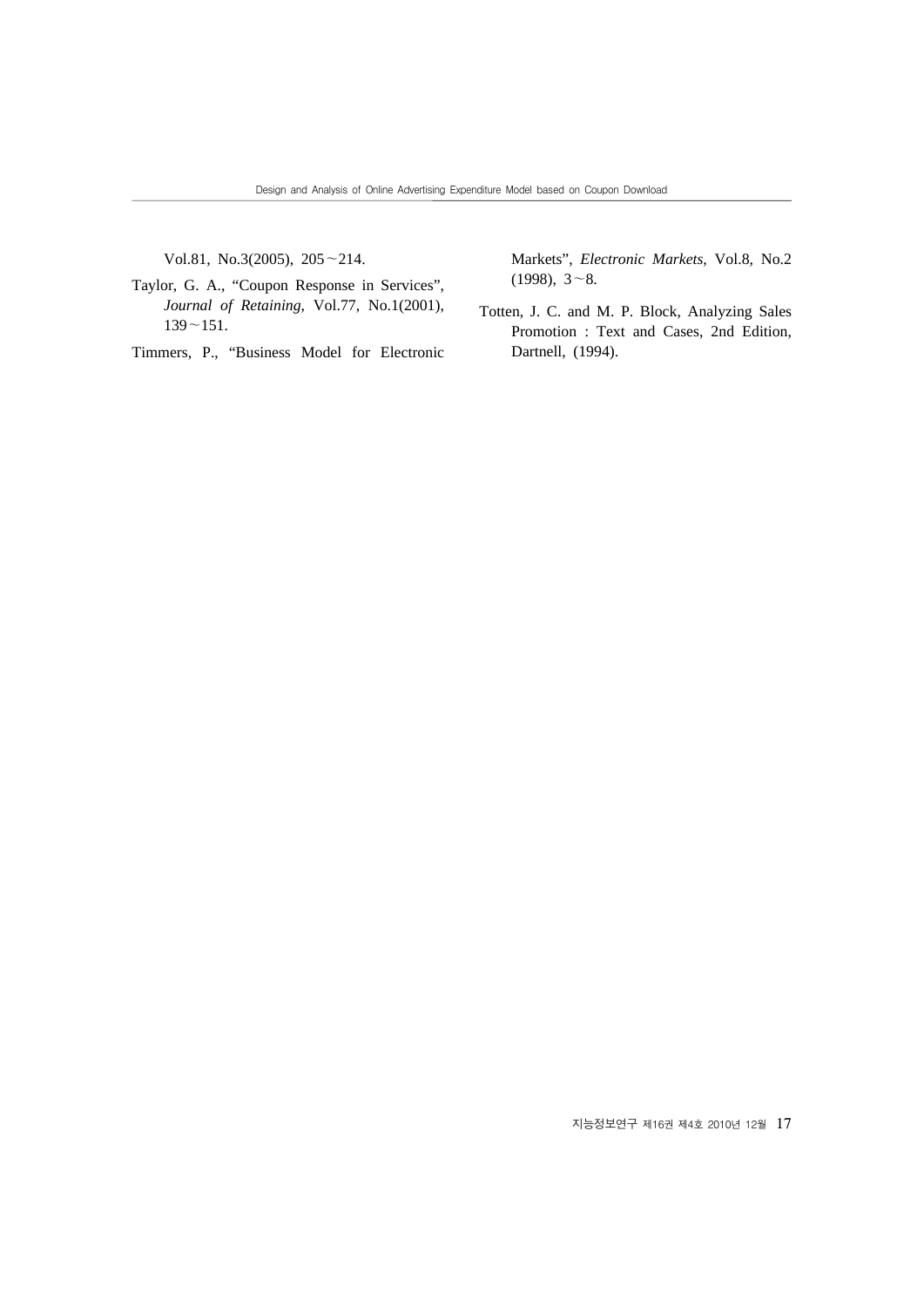Abstract

## 쿠폰 다운로드를 기준으로 하는 온라인 광고비 모델의 설계 및 분석

전정호\*ㆍ이경전\*

기존의 인터넷 광고비 모델에는 CPM (Cost Per Mile), CPC (Cost Per Click), CPS (Cost Per Sales) 등이 존재하며, 특히 CPC 모델은 광고주와 미디어에게 모두 합리적이라는 평가를 받으며, 인터넷 광고 시장에서 높은 비중을 차지하고 있다. 그러나 CPC 모델 또한, 경쟁 사업자에 의한 과 도한 광고비 부과나 부정한 광고 수익 등을 목적으로 하는 부정 행위가 발생할 수 있고, 사용자의 전환 의도 없는 광고물 클릭으로 인해 광고주에게 부당한 광고비가 부과될 수 있는 것이 사실이다. 이에 본 연구에서는 새로운 광고비 모델인 'CPCD' (Cost Per Coupon Download) 모델을 제안한다. CPCD 모델은 사용자가 단순히 광고물을 클릭하는 행동을 넘어 광고주가 제공하는 쿠폰을 다운로 드 받았을 때 광고비가 부과되는 모델로서, CPC 모델과 CPS 모델의 중간 개념이라고 할 수 있다. 본 연구에서는 CPCD 모델의 설계 및 분석을 위하여 발생 가능한 시나리오를 제시하고, 프로세스 분석 및 관련 이슈에 대한 검토를 수행한다. 그리고 CPCD 모델에 참여하는 각 사업 참여자들에 대한 분석을 수행하고, 비용 시뮬레이션을 통해 CPC 모델과 CPCD 모델을 비교함으로써, CPCD 모 델에 참여하는 광고주의 사업 참여 조건을 밝히며, 마지막으로 유비쿼터스 환경에서 CPCD 모델의 적용 가능성에 대하여 고찰한다.

Keywords : 인터넷 광고, 광고비 모델, CPCD(Cost Per Coupon Download), CPC(Cost Per Click), 비즈니스 모델

<sup>\*</sup> 경희대학교 경영대학 & 경영연구원

<sup>18</sup> 지능정보연구 제16권 제4호 2010년 12월